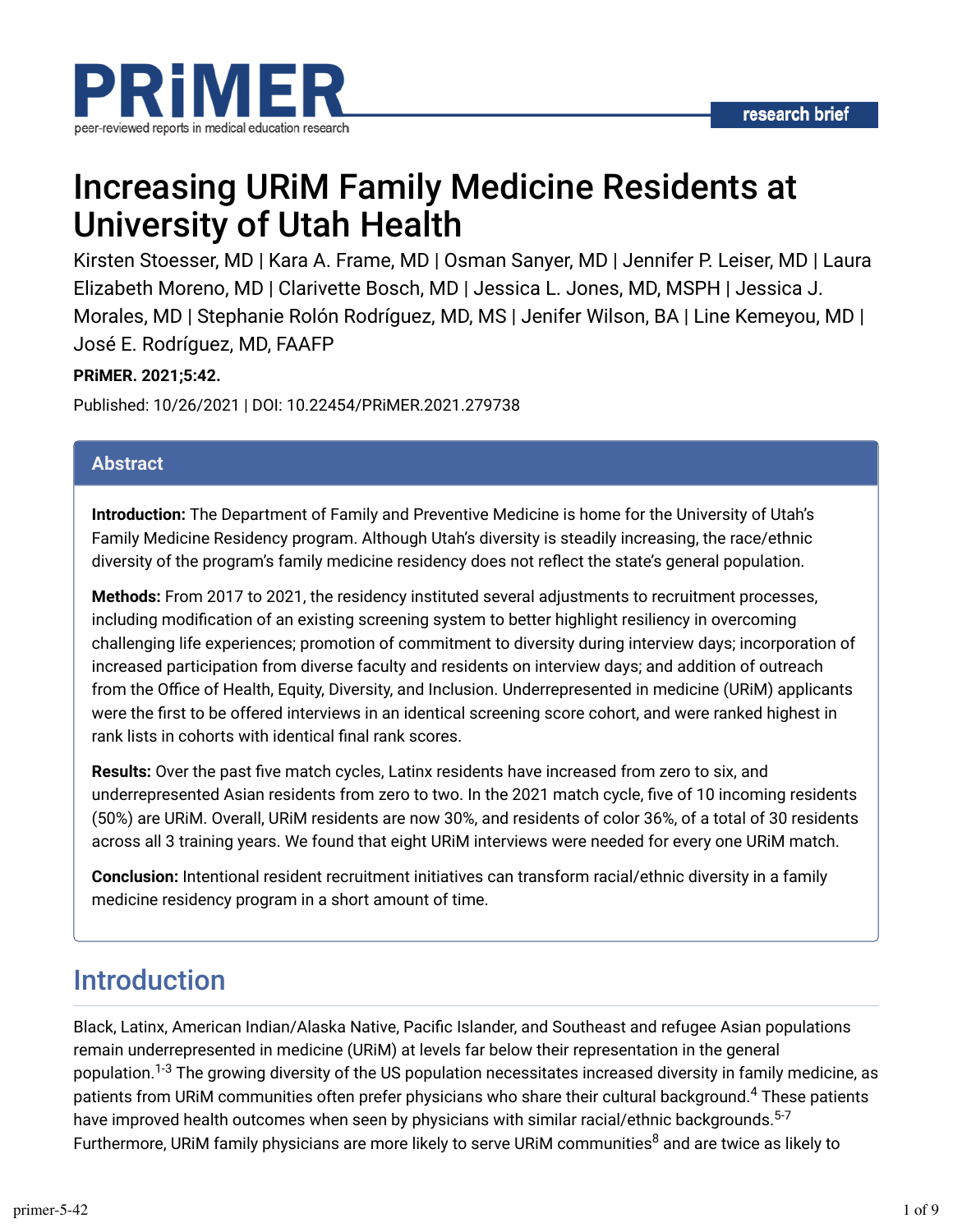practice in the inner-city and rural areas.<sup>9</sup> Utah and national URiM population percentages are presented in Table 1.

To address the lack of URiM physicians in our state, the University of Utah Family Medicine Residency Program (UUFMRP) set a goal to increase the match rates of URiM applicants into our residency program. From 2010 to 2020, 64.9% of all family medicine graduates have remained in Utah to practice, with 77.8% of UUFMRP graduates remaining here to practice in 2020.<sup>10</sup> We felt a systematic change incorporating multiple modalities would be both sustainable and beneficial in our equity, diversity, and inclusion efforts.<sup>11,12</sup> We report on a successful iterative improvement process.

# **Methods**

The residency program began to critically review recruitment in 2016 and look for ways to improve our URiM match rate. The original process entailed an applicant screening system based heavily on academic achievement, in which points were allotted from data obtained through the Electronic Residency Application Service (ERAS). Our Physician Assistant Division has recruited a high proportion of URiM students for many years, and they shared successful protocols and strategies with us.<sup>13</sup> We adopted a more holistic approach to screening individual applicants for interview invitations, followed by enhanced promotion of our commitment to diversity, restructuring of interview days, and improving personalized outreach. This study is included in the umbrella institutional review board exemption for educational research obtained by our department.

## *Applicant Screening*

All applications received are reviewed and assigned points based on a scoring system, with the highest-scoring applicants being invited to interview. We reviewed applications with increased attention to overcoming challenging life situations in 2017 and 2018, but the overall number of URiM applicants interviewed was small, and none matched. We added specific resiliency factor points starting in 2019, with an aim to recognize value in diverse life experiences, and we simultaneously deemphasized academic achievement points. Adding points for resilient life experiences increased the number of URiM applicants who scored in the range for an invitation to interview. We further modified point scoring systems during 2019-2021. For the 2020 and 2021 Matches, we also blinded reviewers to applicant photos. Table 2 compares the original scoring system to subsequent iterations.

## *Interview Process and Scoring*

Each applicant has interviews with three resident or faculty interviewers. Each of these interviewers ask identical standardized questions from one of three areas assigned to their interview with an applicant (Table 3). Points are given for answers based on a structured and consistent system that has been used in our program for over a decade. The application review screening score and the interview day scores add up to the total score for each applicant, which correlates to position in the final rank list. This scoring process has undergone several revisions from 2017 to 2021. In 2021, the application review score accounted for up to 35 points and the interviews accounted for up to 72 points (107 points total).

### *Interview Day Interactions*

During the interview day, we purposefully highlighted our mission to support diversity in our residents, faculty, and patient populations, and we increased the interactions of applicants with URiM faculty members and residents. Feedback from current URiM residents showed that URiM applicants who see other URiM applicants at interviews have more confidence in the program's commitment to diversity, so we tried to schedule multiple URiM applicants on the same interview days.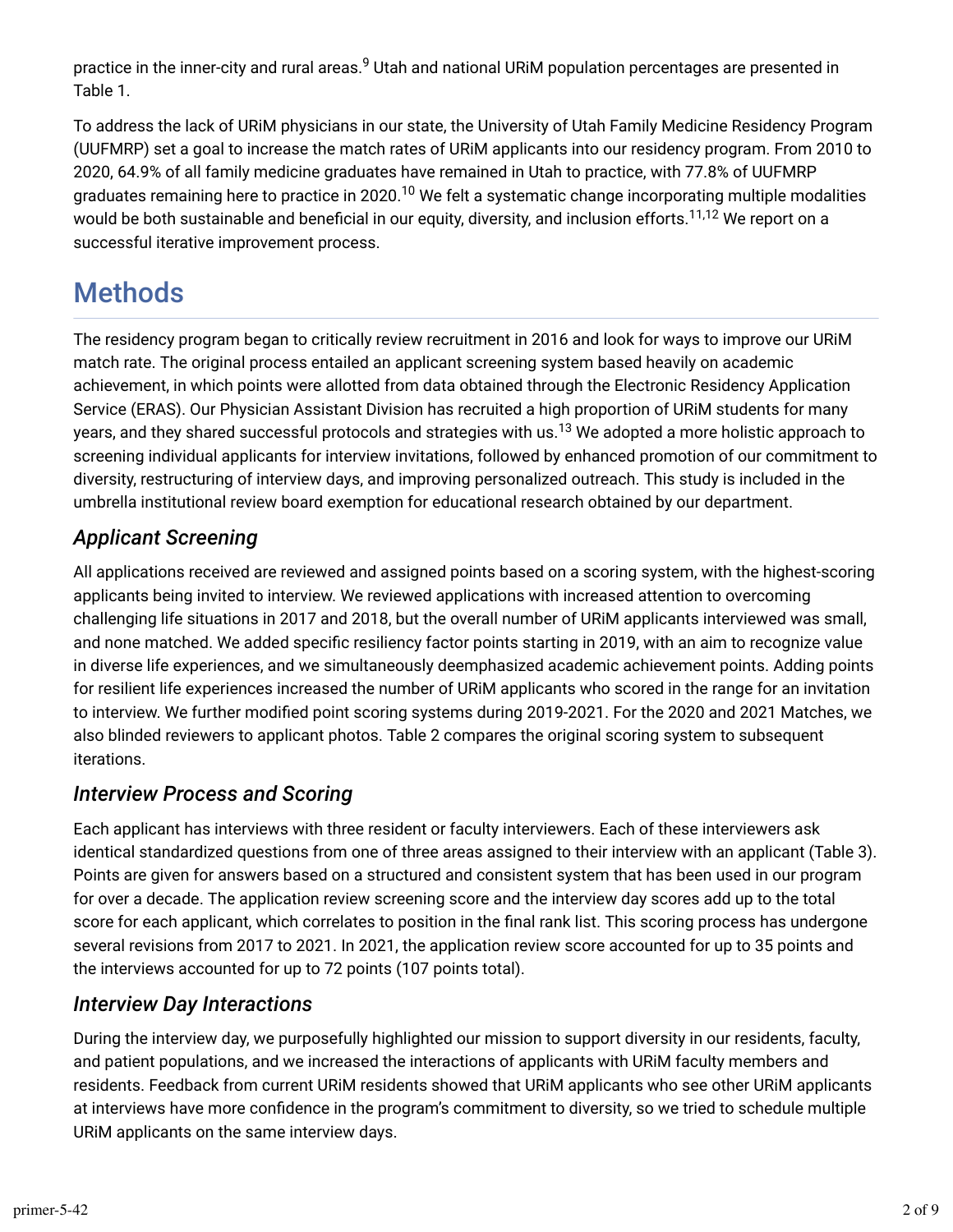### *Diversity Outreach Efforts*

In the 2019 Match and the 2021 Match, the Offices of Health Equity, Diversity and Inclusion made individual outreach efforts to URIM applicants. This was not done in the 2020 Match, due to staffing shortages external to the residency. Outreach included contacting individual URiM potential residents who interviewed with us via calls, texts and Zoom meetings. In 2021, outreach calls came from people who were not evaluators in the recruitment process (ie, the Assistant Dean for Health Equity, Diversity and Inclusion [HEDI], as well as the Associate Chair for Equity Diversity and Inclusion in the Department of Family and Preventive Medicine).

## **Results**

Table 4 shows the progression of the diversity of the resident group over the last 5 years. Interviews of URiM applicants have increased 16-fold over the last 5 years. During the same time period, the resident group went from zero to nine URiM residents (six Latinx, two Southeast Asian, and one American Indian/Alaska Native). The UUFMRP's intentional efforts to focus on equity, diversity and inclusion are associated with increasing numbers of matched URiM applicants from 2016-2021.

# **Conclusion**

Leadership matters in residency recruitment efforts. Our leaders sought a way to increase URiM resident recruitment with (1) a more comprehensive review of applications, (2) deemphasis of traditional academic achievement markers, (3) inclusion of a resiliency scale, and (4) increasing the relative weight of this scale, summarized in Table 5. Changes in the screening process of potential residents to increase diversity has been attempted successfully in other programs, $^{11}$  and the increase in value for the resiliency points may have played a role in the increase in URiM interviews for the 2021 cycle. Additional efforts, such as highlighting diversity commitment on our residency recruitment materials, verbally discussing our commitments to support diversity, engaging URiM faculty and residents in resident recruitment, outreach phone calls, and collaborating with the GME office and HEDI's existing URIM resident recruitment incentives, (paid visiting clerkships for URIM applicants and inclusion day panel discussion with current URiM residents—no evaluators permitted) all helped recruitment successes as well. Two of our Latinx residents credited personal connections with University of Utah URiM faculty, and participation in HEDI incentives as influential in ranking the program highly. Multiple applicants noted that the program's commitment to diversity was evident. The 2021 entering residents also cited outreach calls from the HEDI office as influential in their decision to rank our program. We also determined that, on average, for every eight URiM candidates interviewed, one will likely match. This ratio can potentially be used to guide interview selection for other programs interested in recruiting more URiM residents.

Our study has several limitations. Because it is a single-institution observational study, its ability to be generalized is uncertain. It is unclear which intervention has the strongest association with the successful recruitment, or if it is a combination of all factors. Future research should include rigorous analysis of data from URiM residents who matched elsewhere, as well as follow-up interviews with those who did match to determine the most important factors in residency selection.

Additionally, the 2020-2021 recruitment and match cycle were all virtual nationally for the first time. An allvirtual interview process may have positively affected the number of URiM applicants, and the number of invited URiM applicants who chose to accept an interview, given the favorable economics of virtual interviews. Maintaining options for virtual interview days in the future may help URiM applicants interview more widely. Focusing on holistic screening criteria and increasing personal outreach can help bring more URiM applicants into family medicine residency programs. Name blinding will be considered in future interventions. These efforts can make individual family medicine residencies more attractive to URiM applicants and increase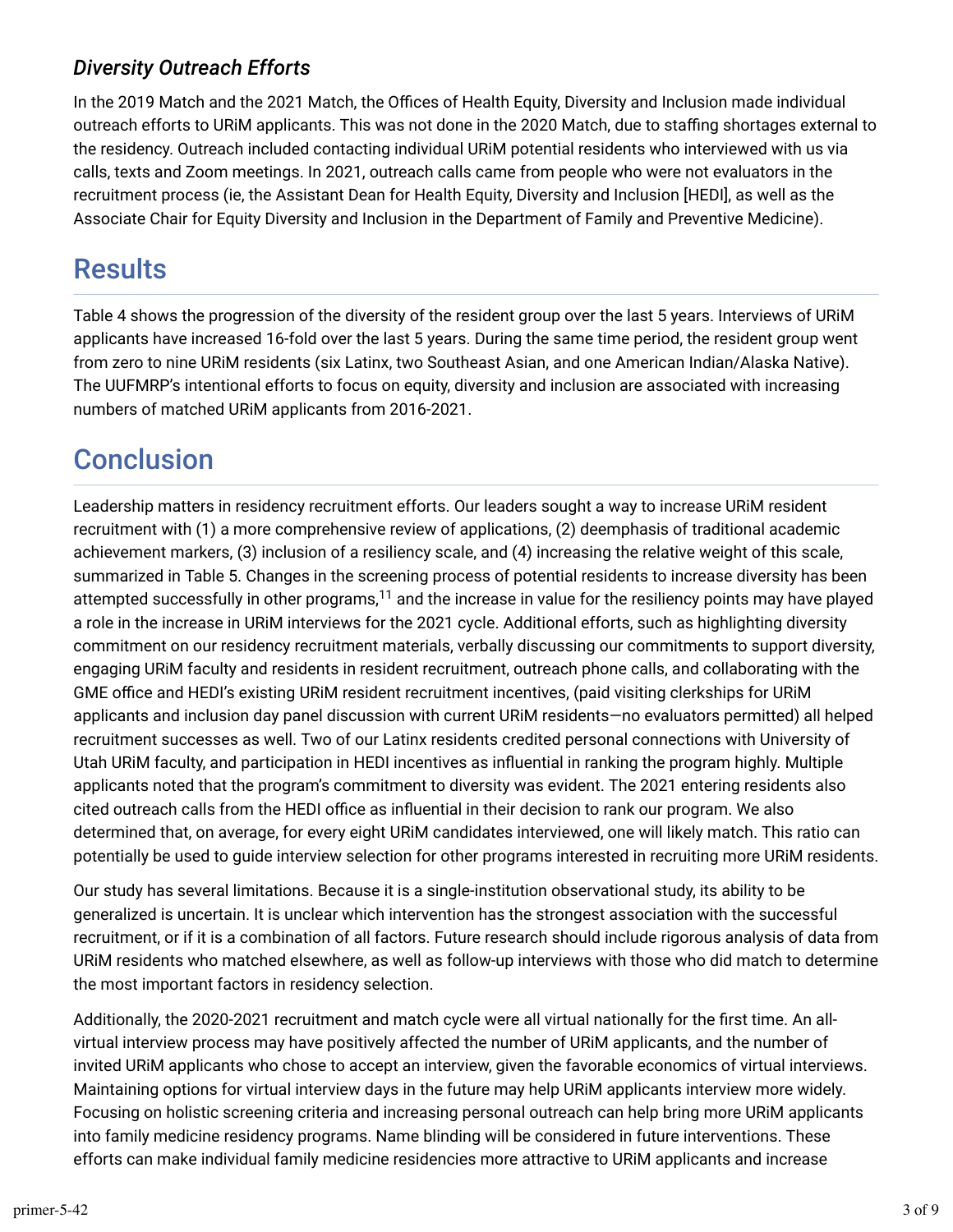available opportunities to ultimately expand the URiM physician workforce.

# Tables and Figures

|                                     |                                          | ັ                                                 |                                                          |
|-------------------------------------|------------------------------------------|---------------------------------------------------|----------------------------------------------------------|
| Underrepresented in Medicine Group* | <b>US Population<sup>14</sup></b><br>(%) | <b>Utah</b><br>Population <sup>15</sup><br>$(\%)$ | <b>Utah Physician<br/>Population<sup>16</sup></b><br>(%) |
| Hispanic/Latinx/a/o                 | 18.1                                     | 14                                                | 1.6                                                      |
| American Indian/Alaska Native       | 1.3                                      | 1.5                                               | 0.4                                                      |
| Black or African American           | 13.4                                     | 1.4                                               | 0.5                                                      |
| Native Hawaiian or Pacific Islander | 0.2                                      | 1.0                                               | 0.5                                                      |
| Southeast Asian                     | n/a                                      | n/a                                               | n/a                                                      |

#### Table 1: Underrepresented in Medicine Groups as a Percentage of Population

\*Our institution defines underrepresented in medicine as persons from American Indian/Alaska Native, Black or African American, Hispanic or Latinx/a/o, and<br>Native Hawaiian or Pacific Islander, and Southeast Asian backgroun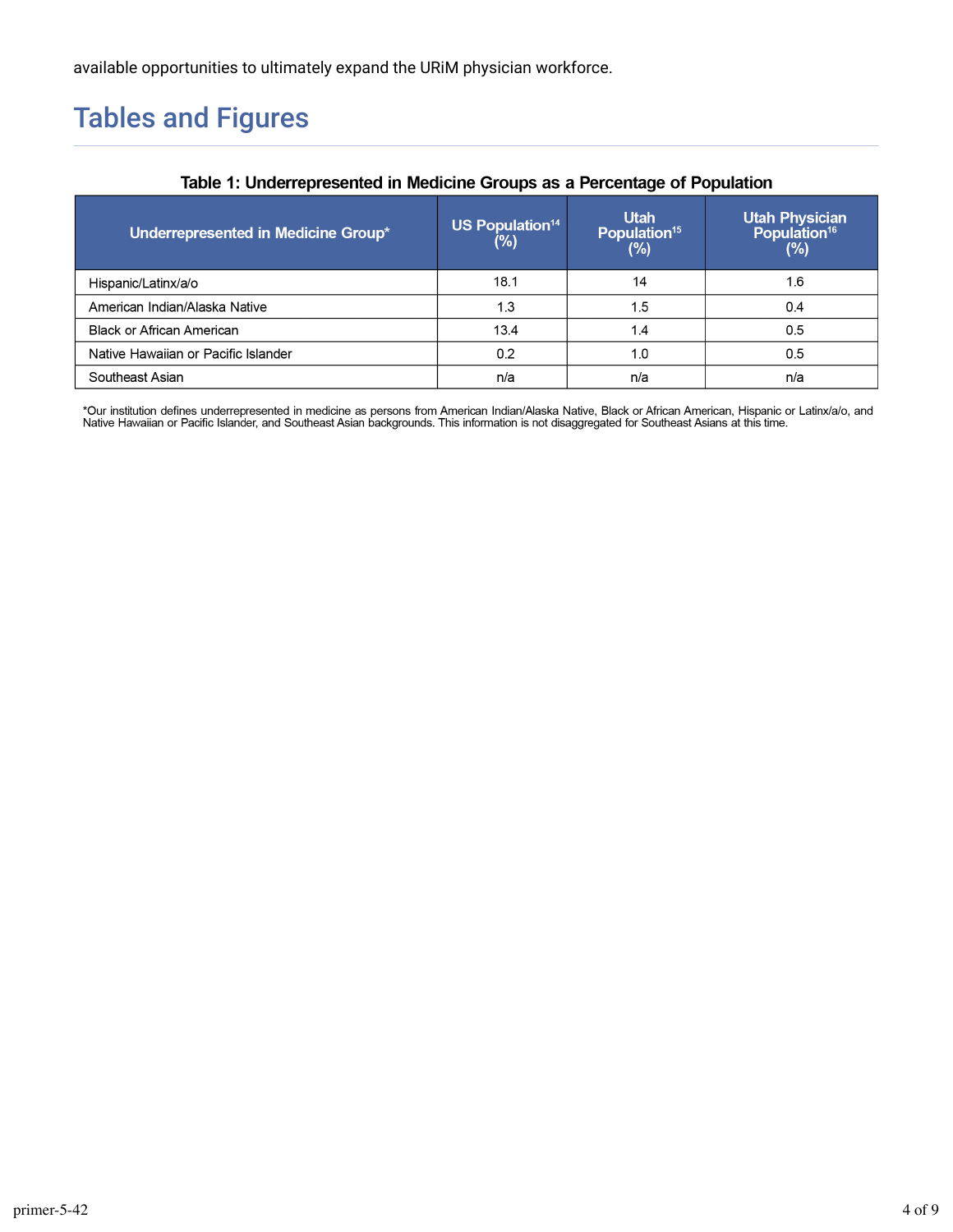# Table 2: Original Screening Tool and the Modified Screening Tools to<br>Incorporate Holistic Assessment Utilizing Resiliency Factors

| <b>Factors</b>                                             | <b>Original</b><br><b>Screening</b>                                                                                                  | <b>Modified Screening Tool</b>                                                                                            |                                                                                                                                                                                                                                                                                                                                                                    | <b>Modified</b><br><b>Screening Tool</b>                                                                                                                                                                                                                                                                                                               | <b>Modified</b>                                                                                    |  |
|------------------------------------------------------------|--------------------------------------------------------------------------------------------------------------------------------------|---------------------------------------------------------------------------------------------------------------------------|--------------------------------------------------------------------------------------------------------------------------------------------------------------------------------------------------------------------------------------------------------------------------------------------------------------------------------------------------------------------|--------------------------------------------------------------------------------------------------------------------------------------------------------------------------------------------------------------------------------------------------------------------------------------------------------------------------------------------------------|----------------------------------------------------------------------------------------------------|--|
|                                                            | <b>Tool: 2016</b><br>and Prior                                                                                                       | 2017-2018                                                                                                                 | 2019                                                                                                                                                                                                                                                                                                                                                               | 2020                                                                                                                                                                                                                                                                                                                                                   | <b>Screening</b><br><b>Tool 2021</b>                                                               |  |
| Deans' letter                                              | 5<br>points (Range<br>1 to 5)                                                                                                        | 5 points (Range<br>1 to 5)                                                                                                | 5 points (* Range<br>1 to 5)                                                                                                                                                                                                                                                                                                                                       | 7.5 points (* Range<br>$-1$ to $7.5$ )                                                                                                                                                                                                                                                                                                                 | 7.5 points $(*$<br>Range -1 to 7.5)                                                                |  |
| Family medicine interest<br>and commitment                 | 10 points<br>(Range 1 to<br>10)                                                                                                      | 10 points (Range<br>1 to 10)                                                                                              | 5 points (* Range<br>$-1$ to 5)                                                                                                                                                                                                                                                                                                                                    | 7.5 points (* Range<br>$-1$ to $7.5$ )                                                                                                                                                                                                                                                                                                                 | 7.5 points $(*$<br>Range -1 to 7.5)                                                                |  |
| USMLE/COMLEX:                                              | 10 points<br>(Range 1 to<br>10)                                                                                                      | 10 points (Range<br>1 to $10$ )                                                                                           | 5 points (Range<br>1 to 5)                                                                                                                                                                                                                                                                                                                                         | n/a (only a passing<br>score required)                                                                                                                                                                                                                                                                                                                 | N/A (only a<br>passing score<br>required)                                                          |  |
| Medical school/<br>community engagement<br>and leadership. | 5 points<br>(Range 0<br>to 5)                                                                                                        | 5 points<br>(Range $0$ to $5$ )                                                                                           | 3 points (* Range<br>$-1$ to 3)                                                                                                                                                                                                                                                                                                                                    | 5 points<br>$(*Range - 1 to 5)$                                                                                                                                                                                                                                                                                                                        | 5 points (* Range<br>1 to 5)                                                                       |  |
| Medical school transcript                                  | 3 points yrs<br>1-2 (* Range<br>$0$ to $3)$<br>6 points yrs<br>$3-4$<br>(* Range -1.5<br>to $6)$<br>3 pts FM<br>sub-l<br>(Range 0-3) | 3 pts yrs 1-2<br>(Range $0$ to $3$ )<br>$6$ pts yrs $3-4$<br>(*Range -1 to 6)<br>3 pts FM sub-I<br>$(Range 0-3)$          | 7.5 points $(*$<br>Range -2 to 5)                                                                                                                                                                                                                                                                                                                                  | 5 points (*Range -2<br>to $5)$                                                                                                                                                                                                                                                                                                                         | 5 points (*Range<br>$-2$ to 5)                                                                     |  |
| Resiliency points                                          | None                                                                                                                                 | None, however<br>applications read<br>with increased<br>consideration<br>for overcoming<br>challenging life<br>situations | 4 points (Range<br>0 to 4)<br>(1 point for EACH<br>of the following:<br>• Economic<br>disadvantage,<br>OR major<br>health event<br>in self,<br>household,<br>or 1st degree<br>relative while<br>in medical<br>school<br>• First generation<br>to attend<br>college<br>• First generation<br>US citizen or<br>an immigrant<br>• Parent during<br>medical<br>school) | 5 points (Range 0<br>to $5)$<br>(1 point for EACH of<br>the following:<br>• Economic<br>disadvantage<br>• Major health<br>event in self,<br>household,<br>or 1st degree<br>relative while in<br>medical school<br>• First generation to<br>attend college<br>• First generation<br>US citizen or<br>an immigrant<br>• Parent during<br>medical school) | 10 points (Range<br>0 to $10$ )<br>(2 points for<br>EACH of the<br>factors in<br>preceding column) |  |
| Resiliency as percent of<br>total points                   | 0.0%                                                                                                                                 | 0.0%                                                                                                                      | 13.6%                                                                                                                                                                                                                                                                                                                                                              | 16.7%                                                                                                                                                                                                                                                                                                                                                  | 28.5%                                                                                              |  |
| Total possible score                                       | 42 points                                                                                                                            | 42 points                                                                                                                 | 29.5 points                                                                                                                                                                                                                                                                                                                                                        | 30 points                                                                                                                                                                                                                                                                                                                                              | 35 points                                                                                          |  |

Abbreviations: USMLE, United States Medical Licensing Examination; COMLEX, Comprehensive Osteopathic Medical Licensing Examination.<br>\* We assigned negative points for failed classes or rotations, negative summative evaluati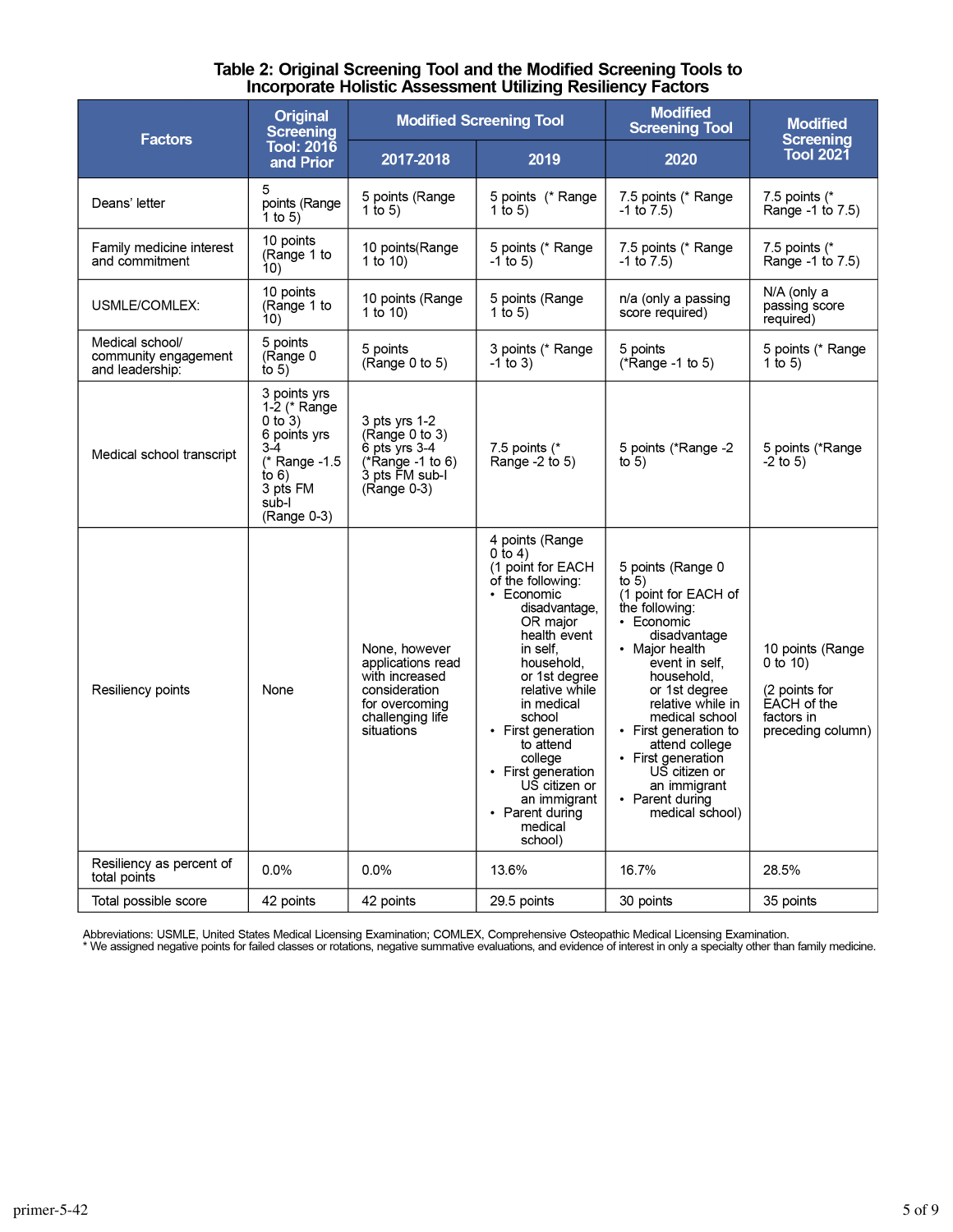#### Table 3: Standardized Interview Questions

| <b>Career Path and Goals</b>                  |                                                                                                                                                                |  |  |  |  |  |
|-----------------------------------------------|----------------------------------------------------------------------------------------------------------------------------------------------------------------|--|--|--|--|--|
|                                               | What important factors and experiences have led you to family medicine?                                                                                        |  |  |  |  |  |
|                                               | What are some specific elements of this program that are of interest to you, and that you believe will help prepare you for your future<br>practice and goals? |  |  |  |  |  |
| <b>Communication, Compassion, and Insight</b> |                                                                                                                                                                |  |  |  |  |  |
|                                               | Please discuss a clinical case that you've been involved with that has had a significant impact on you.                                                        |  |  |  |  |  |
|                                               | Please discuss a challenging or stressful experience you managed during your years in medical school.                                                          |  |  |  |  |  |
| <b>Teamwork and Conflict Resolution</b>       |                                                                                                                                                                |  |  |  |  |  |
|                                               | Please tell me about a time that you have chosen to work as part of a team project or community activity.                                                      |  |  |  |  |  |
|                                               | Please discuss a time when you were part of a team when things did not go well.                                                                                |  |  |  |  |  |
|                                               |                                                                                                                                                                |  |  |  |  |  |

#### Table 4: Residency Recruitment, 2017-2021

| <b>Match Year</b>                    | 2017     | 2018     | 2019      | 2020      | 2021      |
|--------------------------------------|----------|----------|-----------|-----------|-----------|
| <b>Total applicants</b>              | 517      | 629      | 599       | 607       | 597       |
| URIM applicants                      | 59 (11%) | 84 (13%) | 104 (17%) | 108 (18%) | 126 (21%) |
| <b>Total candidates interviewed</b>  | 69       | 78       | 84        | 83        | 98        |
| URIM candidates interviewed          | 2(3%)    | 6(8%)    | 16 (19%)  | 12 (14%)  | 33 (34%)  |
| <b>Total candidates ranked</b>       | 68       | 77       | 81        | 80        | 92        |
| URIM candidates ranked               | 2(3%)    | 6(8%)    | 15 (19%)  | 12 (15%)  | 33 (36%)  |
| <b>Total candidates matched</b>      | 8        | 10       | 10        | 10        | 10        |
| URIM candidates matched              | $0(0\%)$ | $0(0\%)$ | $3(30\%)$ | $1(10\%)$ | $5(50\%)$ |
| Total resident first vear class size | 8        | 10       | 10        | 10        | 10        |

Total residents July 1, 2021: 30<br>Abbreviation: URiM, underrepresented in medicine.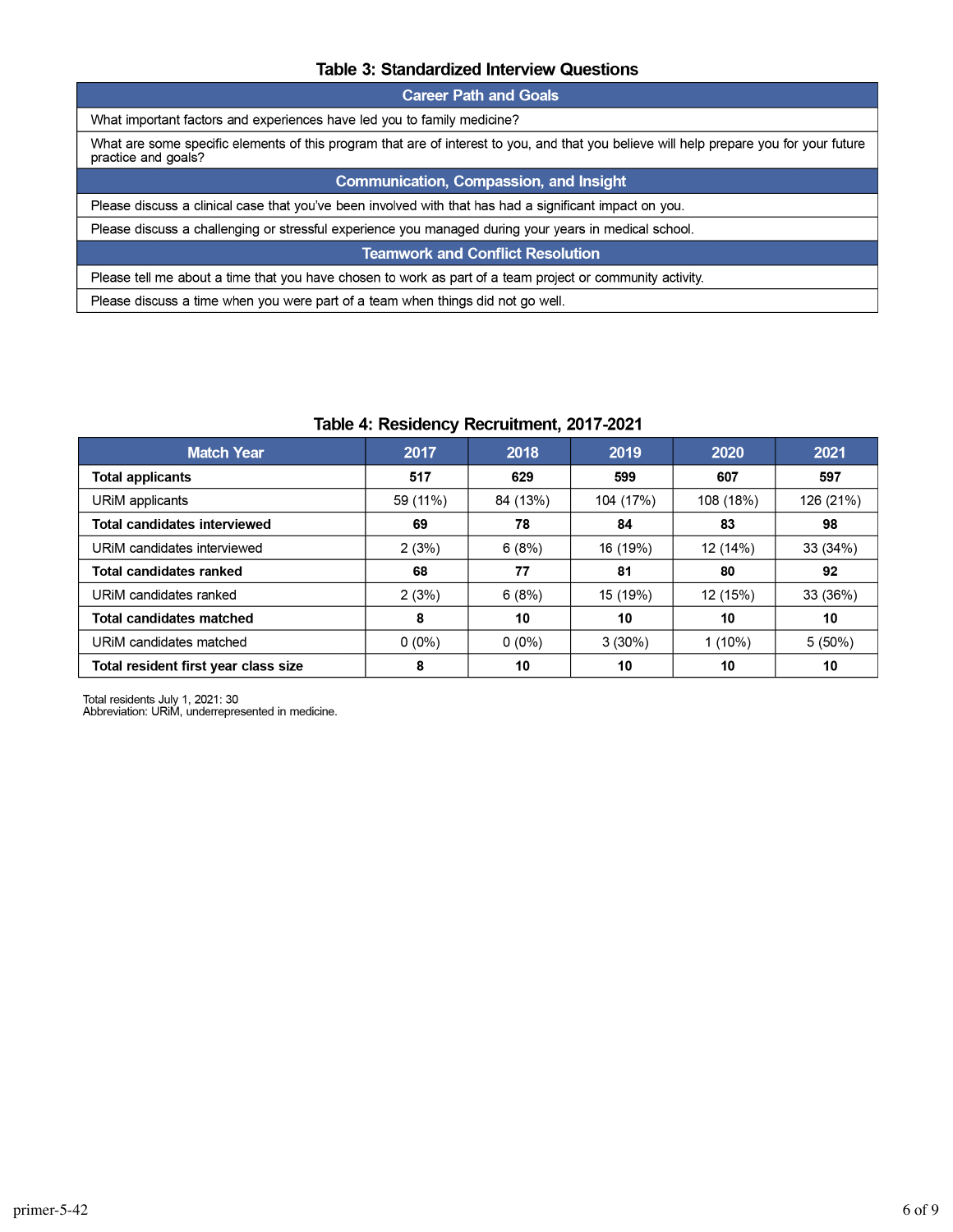#### Table 5: Changes and Interventions in Recruitment, Screening, and Interview Processes From 2017 to 2021

| 2017                                                                                                                     | 2018                                               | 2019                                                                                                                                                                     | 2020                                                                                                     | 2021                                                                                                                     |
|--------------------------------------------------------------------------------------------------------------------------|----------------------------------------------------|--------------------------------------------------------------------------------------------------------------------------------------------------------------------------|----------------------------------------------------------------------------------------------------------|--------------------------------------------------------------------------------------------------------------------------|
| Set a goal increase<br>the diversity of<br>residents in our<br>program                                                   | Resiliency<br>points added<br>to screening<br>tool | Changed screening tool to<br>assign negative points if no<br>evidence of commitment to<br>family medicine, or no medical<br>school/community engagement<br>or leadership | Resiliency points<br>increased on screening<br>tool                                                      | Resiliency points increased on<br>screening tool                                                                         |
| Applications<br>reviewed with<br>increased attention<br>to diversity and<br>overcoming<br>challenging life<br>situations |                                                    | Phone call outreach to URIM<br>interviewees from OHEDI*                                                                                                                  | Changed scoring for<br>USMLE/COMPLEX to<br>a pass/fail requirement<br>only                               | Set a specific goal to interview<br>and match 40% URIM<br>residents                                                      |
|                                                                                                                          |                                                    | Program Director emphasized<br>commitment to diversity during<br>interview day presentation and<br>during individual meetings with<br>all applicants                     | Increased the<br>presence of faculty and<br>residents from URIM<br>backgrounds at some<br>interview days | Phone call outreach to URIM<br>interviewees from OHEDI<br>resumed                                                        |
|                                                                                                                          |                                                    |                                                                                                                                                                          | Application reviewers<br>blinded to applicant<br>photos                                                  | External residency website<br>and recruitment/promotional<br>information updated to highlight<br>commitment to diversity |
|                                                                                                                          |                                                    |                                                                                                                                                                          |                                                                                                          | Faculty and residents from<br>URIM backgrounds present at<br>every interview day                                         |

Abbreviations: URiM, underrepresented in medicine; USMLE, United States Medical Licensing Examination; COMLEX, Comprehensive Osteopathic Medical Licensing Examination; \* OHEDI, Offices of Health, Equity, Diversity, and Inclusion (outreach was halted temporarily in 2020 due to external factors).

### Corresponding Author

José E. Rodríguez, MD, FAAFP

Associate Vice President for Health Equity, Diversity and Inclusion, University of Utah Health, 26 S 2000 E, 5750B EHSEB, Salt Lake City, UT 84112

[jose.rodriguez@hsc.utah.edu](mailto:jose.rodriguez@hsc.utah.edu)

### **Author Affiliations**

Kirsten Stoesser, MD - Department of Family and Preventive Medicine, University of Utah Health, Salt Lake City, UT

Kara A. Frame, MD - University of Utah Family Medicine Residency, University of Utah Health Salt Lake City, UT Osman Sanyer, MD - Department of Family and Preventive Medicine, University of Utah Health, Salt Lake City, UT

Jennifer P. Leiser, MD - Department of Family and Preventive Medicine, University of Utah Health, Salt Lake City, UT

Laura Elizabeth Moreno, MD - Department of Family and Preventive Medicine, University of Utah Health, Salt Lake City, UT

Clarivette Bosch, MD - Department of Family and Preventive Medicine, University of Utah Health, Salt Lake City, UT

Jessica L. Jones, MD, MSPH - Department of Family and Preventive Medicine, University of Utah Health, Salt Lake City, UT

Jessica J. Morales, MD - Department of Family and Preventive Medicine, University of Utah Health, Salt Lake City, UT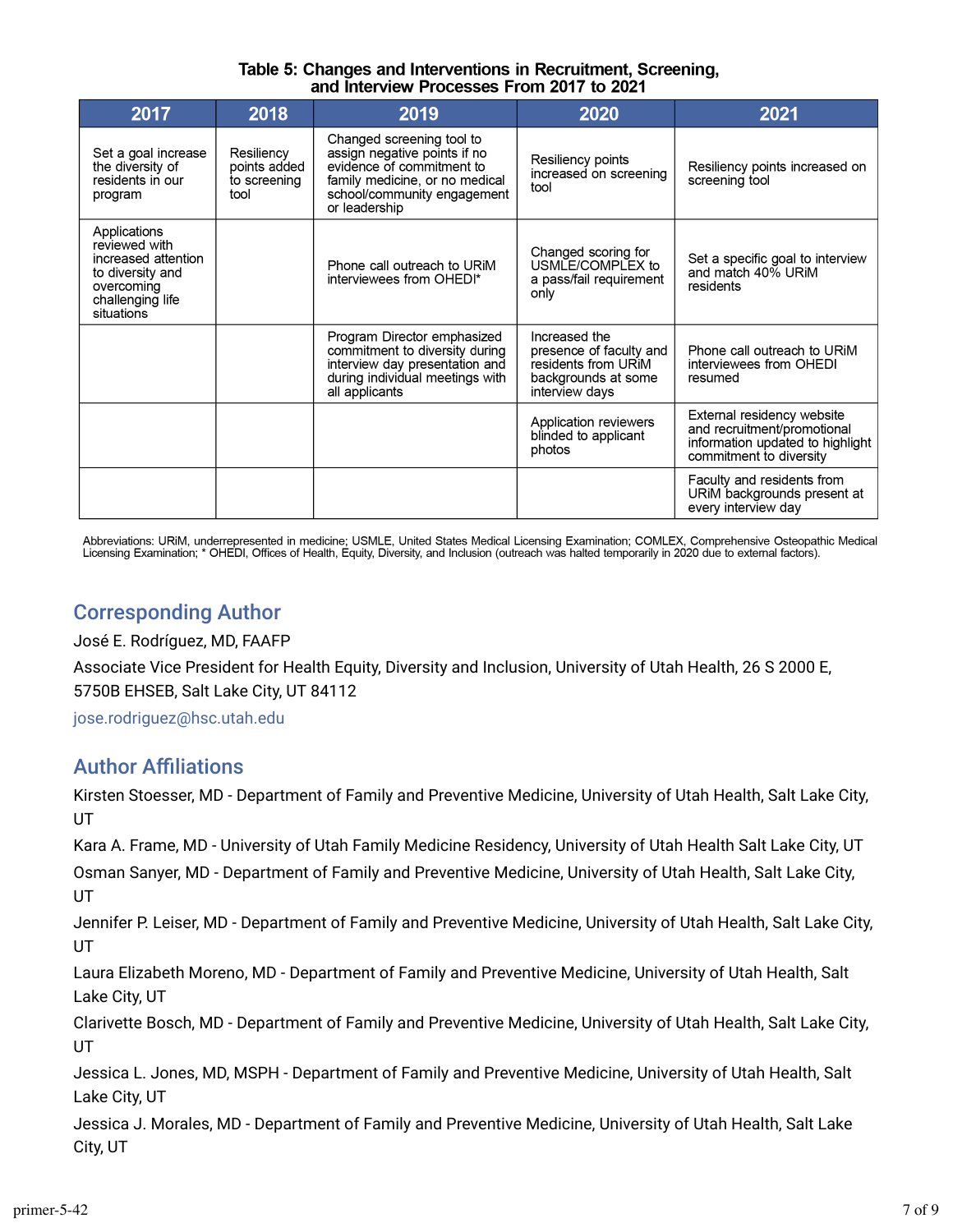Stephanie Rolón Rodríguez, MD, MS - Department of Family and Preventive Medicine, University of Utah Health, Salt Lake City, UT

Jenifer Wilson, BA - Office of the Associate Vice President for Health Equity, Diversity and Inclusion, University of Utah Health, Salt Lake City, UT

Line Kemeyou, MD - Office of Health Equity, Diversity and Inclusion, University of Utah School of Medicine, Salt Lake City, UT

José E. Rodríguez, MD, FAAFP - Office for Health Equity and Inclusion, University of Utah, Salt Lake City, UT

### References

- 1. Rodriguez JE, Campbell KM, Adelson WJ. Poor representation of Blacks, Latinos, and Native Americans in medicine. Fam Med. 2015;47(4):259-263.
- 2. Richert A, Campbell K, Rodríguez J, Borowsky IW, Parikh R, Colwell A. ACU workforce column: expanding and supporting the health care workforce. J Health Care Poor Underserved. 2013;24(4):1423-1431. [doi:10.1353/hpu.2013.0162](https://doi.org/10.1353/hpu.2013.0162)
- 3. Data-Driven Diversity and Inclusion Change. Association of American Medical Colleges. 2016. Accessed July 22, 2020. [https://www.aamcdiversityfactsand\\_gures2016.org/report-section/section-2/](https://www.aamcdiversityfactsandfigures2016.org/report-section/section-2/)
- 4. Takeshita J, Wang S, Loren AW, et al. Association of racial/ethnic and gender concordance between patients and physicians with patient experience ratings. JAMA Netw Open. 11 2020;3(11):e2024583. [doi:10.1001/jamanetworkopen.2020.24583](https://doi.org/10.1001/jamanetworkopen.2020.24583)
- 5. Greenwood BN, Hardeman RR, Huang L, Sojourner A. Physician-patient racial concordance and disparities in birthing mortality for newborns. Proc Natl Acad Sci U S A. 09 2020;117(35):21194-21200. [doi:10.1073/pnas.1913405117](https://doi.org/10.1073/pnas.1913405117)
- 6. King WD, Wong MD, Shapiro MF, Landon BE, Cunningham WE. Does racial concordance between HIVpositive patients and their physicians affect the time to receipt of protease inhibitors? J Gen Intern Med. 2004;19(11):1146-1153. [doi:10.1111/j.1525-1497.2004.30443.x](https://doi.org/10.1111/j.1525-1497.2004.30443.x)
- 7. Traylor AH, Schmittdiel JA, Uratsu CS, Mangione CM, Subramanian U. Adherence to cardiovascular disease medications: does patient-provider race/ethnicity and language concordance matter? J Gen Intern Med. 2010;25(11):1172-1177. [doi:10.1007/s11606-010-1424-8](https://doi.org/10.1007/s11606-010-1424-8)
- u. Marrast LM, Zallman L, Woolhandler S, Bor DH, McCormick D. Minority physicians'r in the care of underserved patients: diversifying the physician workforce may be key in addressing health disparities. JAMA Intern Med. 2013;(Dec). [doi:10.1001/jamainternmed.2013.12756](https://doi.org/10.1001/jamainternmed.2013.12756)
- 9. Winkleby MA. The Stanford Medical Youth Science Program: 18 years of a biomedical program for lowincome high school students. Acad Med. 2007;82(2):139-145. [doi:10.1097/ACM.0b013e31802d8de6](https://doi.org/10.1097/ACM.0b013e31802d8de6)
- 10. Salt A. Utah GME Retention Report: Utah Medical Education Council. 2021. Accessed October 18, 2021. <https://umec.utah.gov/wp-content/uploads/Retention.pdf>
- 11. Wusu MH, Tepperberg S, Weinberg JM, Saper RB. Matching our mission: a strategic plan to create a diverse family medicine residency. Fam Med. 01 2019;51(1):31-36. [doi:10.22454/FamMed.2019.955445](https://doi.org/10.22454/FamMed.2019.955445)
- 12. Guh J, Harris CR, Martinez P, Chen FM, Gianutsos LP. Antiracism in residency: A multimethod intervention to increase racial diversity in a community-based residency program. Fam Med. 01 2019;51(1):37-40. [doi:10.22454/FamMed.2019.987621](https://doi.org/10.22454/FamMed.2019.987621)
- 13. Ryujin D, Spackman J, Honda TJ, et al. Increasing racial and ethnic diversity at the University of Utah Physician Assistant Program. Fam Med. 2021;53(5):372-375. [doi:10.22454/FamMed.2021.923340](https://doi.org/10.22454/FamMed.2021.923340)
- 14. Quick Facts: United States. United States Census Bureau. Accessed September 4, 2019. <https://www.census.gov/quickfacts/fact/table/US/PST045219>
- 15. Quick Facts: Utah Dashboard. US Census Bureau. January 23, 2021. [https://www.census.gov/quickfacts](https://www.census.gov/quickfacts/fact/dashboard/UT/PST045219) [/fact/dashboard/UT/PST045219](https://www.census.gov/quickfacts/fact/dashboard/UT/PST045219)
- 1s. Ruttinger C. Utah's Physician Workforce, 2016: A Study of the Supply and Distribution of Physicians in